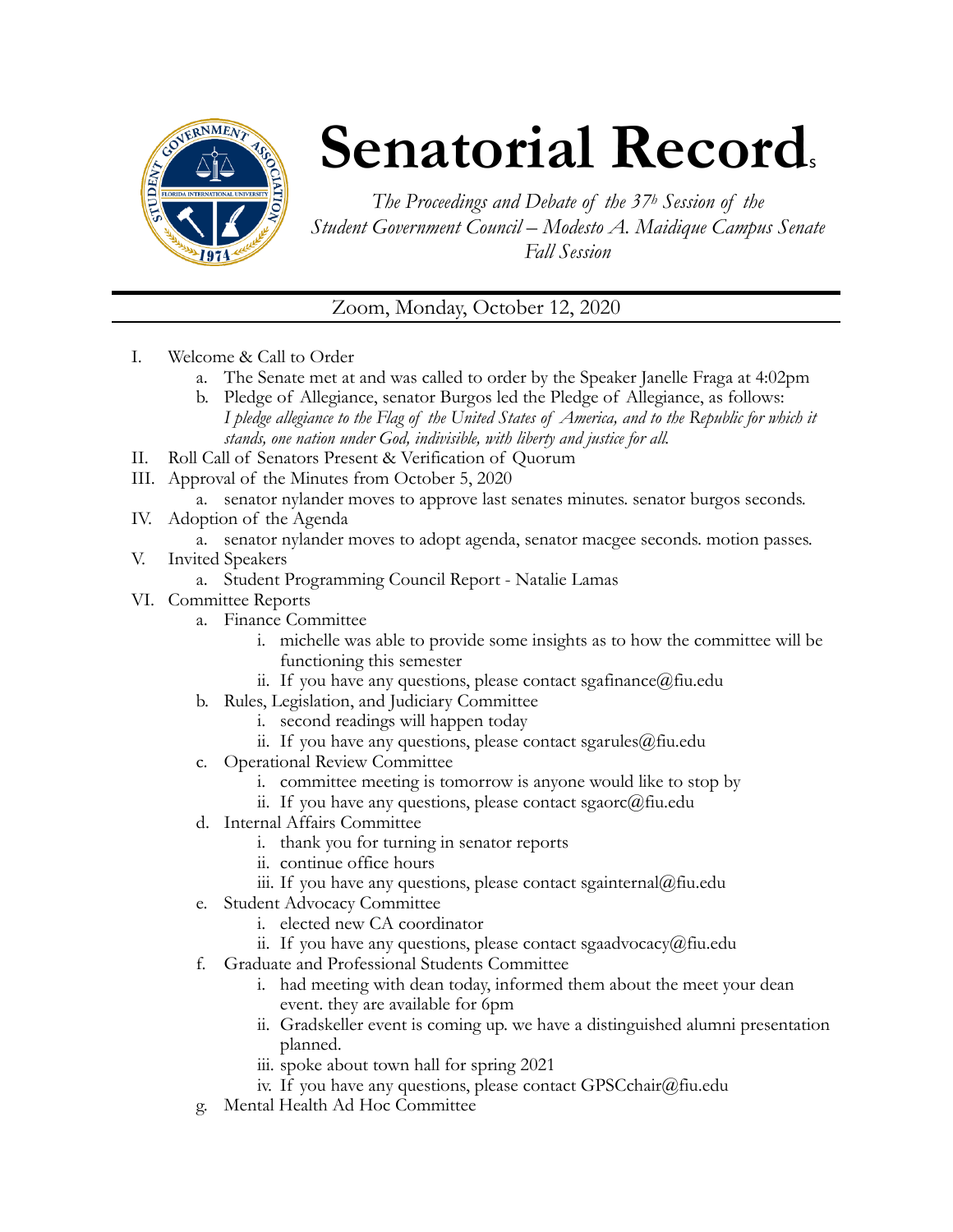- i. continuing working on permanent mental health position which will come in the form of a bill. when this bill will come to senate is still unknown because we want to make it as thorough as possible.
- ii. If you have any questions, please contact sgahealth $@$ fiu.edu
- VII. Executive Board Reports
	- a. Senate Speaker Fraga
		- i. Senator Retreat
			- 1. Saturday, October 17, 2020
				- a. 12-2 pm
			- 2. Meet your Dean
				- a. November 6 at 6pm
			- 3. Resolution on course availability
			- 4. Mid-Semester check-in
		- i. If you have any questions, please email sgaspeaker@fiu.edu
	- a. Speaker Pro Tempore Gomez
		- ii. If you have any questions, please email sgaprotemp@fiu.edu
	- b. President Valdes
		- i. recently had a board of trustees meeting
		- ii. looking to start a food drive
		- iii. sga will begin a series of women empowerment
		- iv. If you have any questions, please email sgapres $@$ fiu.edu
	- c. Vice President Ibarria
		- i. if you have any questions, please email sgavp $@$ fiu.edu
	- d. Comptroller Rubido
		- i. meeting with A&S tomorrow
		- ii. will talk about budget request forms and how we will go about those in the future
		- iii. If you have any questions, please email sgacomptroll@fiu.edu

p.o.p senator Vale, returned 4:43pm

speaker fraga moves to open CASE seat. speaker pro temp gomez seconds. motion passes

- e. Chief Justice De La Osa
	- i. If you have any questions, please email sgajud@fiu.edu
- VIII.Special Orders
	- a. none
- IX. Vetoed Legislation
	- a. none
- X. Second Readings
	- a. SR 3705
		- i. senator nunez moves to go into 5 minute discussion, senator ramirez seconds. motion passes
		- ii. senator nylander moves to extend discussion by 5 minutes, speaker pro temp gomez seconds. motion passes
		- iii. senator nunez moves to extend discussion by 5 minutes, senator ramirez seconds. motion passes

p.o.p senator ramirez 5:05pm

senator nunez moves to extend discussion by 2 minutes, senator ramirez seconds, motion fails. senator nunez moves to exend discussion by 1 minute, speaker pro temp gomez seconds, motion passes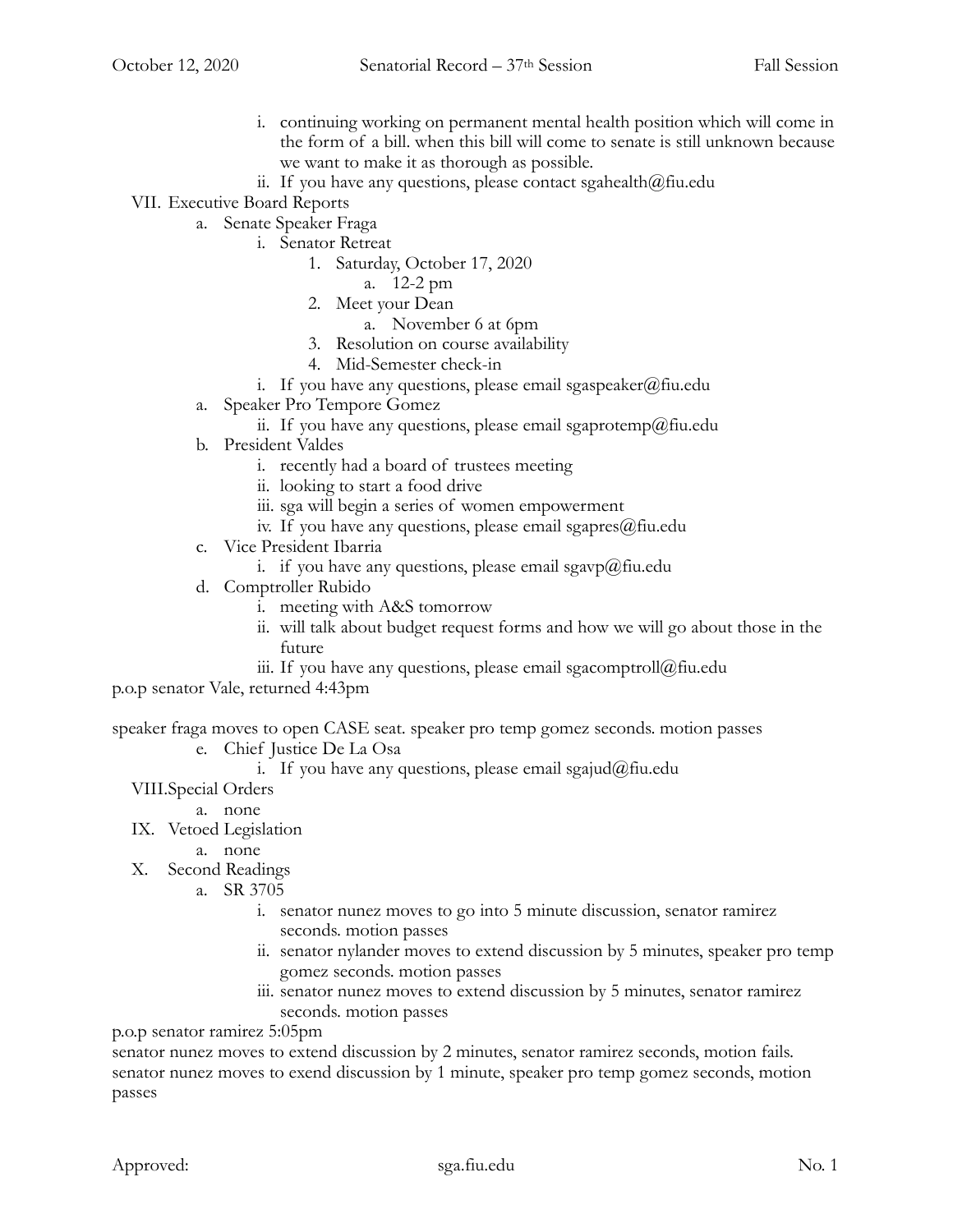## senator perez moves to go into voting, senator vale seconds, motion passes

| <b>VOTE ON</b> |               |              |             |                                                                                                                                                                                                                                                                                                                                                  |  |  |  |
|----------------|---------------|--------------|-------------|--------------------------------------------------------------------------------------------------------------------------------------------------------------------------------------------------------------------------------------------------------------------------------------------------------------------------------------------------|--|--|--|
| #REF!          | #REF!         | #REF!        |             | #REF!                                                                                                                                                                                                                                                                                                                                            |  |  |  |
| Amanda         | Ramirez       | $\mathbf{P}$ | A           |                                                                                                                                                                                                                                                                                                                                                  |  |  |  |
| Amelia         | Raudales      | $\mathbf{P}$ | $\mathbf Y$ |                                                                                                                                                                                                                                                                                                                                                  |  |  |  |
| Ari            | Salzman       | $\mathbf{P}$ |             |                                                                                                                                                                                                                                                                                                                                                  |  |  |  |
| Ashley         | Nuñez         | $\mathbf{P}$ | $\mathbf N$ | I believe that the pride student union<br>shouldn't be a uwide council but rather<br>an organization as there are other<br>resources such as student orgs and<br>MPAS that receive over 125k annually<br>under which they can still serve as an<br>umbrella organization, however I do<br>support the LGBTQIA community<br>and their initiatives |  |  |  |
| Brianna        | Pumariega     | P            | Y           |                                                                                                                                                                                                                                                                                                                                                  |  |  |  |
| Bryan          | Gomez         | $\mathbf{P}$ | Y           | LGBTQIA initiatives is a faculty-led<br>office that is not run by students and<br>the Pride Student Union intends to<br>proposed a \$20k budget                                                                                                                                                                                                  |  |  |  |
| Carlos         | Ortiz         | $\mathbf{P}$ | Y           |                                                                                                                                                                                                                                                                                                                                                  |  |  |  |
| Christian      | Perez         | $\mathbf{P}$ | Y           |                                                                                                                                                                                                                                                                                                                                                  |  |  |  |
| Cristhofer     | Lugo          | $\mathbf{P}$ | A           |                                                                                                                                                                                                                                                                                                                                                  |  |  |  |
| Cristina       | Vale          | $\mathbf{P}$ | Y           |                                                                                                                                                                                                                                                                                                                                                  |  |  |  |
|                |               |              |             |                                                                                                                                                                                                                                                                                                                                                  |  |  |  |
| <b>VACANT</b>  | <b>VACANT</b> |              |             |                                                                                                                                                                                                                                                                                                                                                  |  |  |  |
| David          | Torrens       | ${\bf P}$    | ${\bf N}$   | I believe that the pride student union<br>shouldn't be a uwide council but rather<br>an organization as there are other<br>resources such as student orgs and<br>MPAS that receive over 125k annually<br>under which they can still serve as an<br>umbrella organization, however I do<br>support the LGBTQIA community<br>and their initiatives |  |  |  |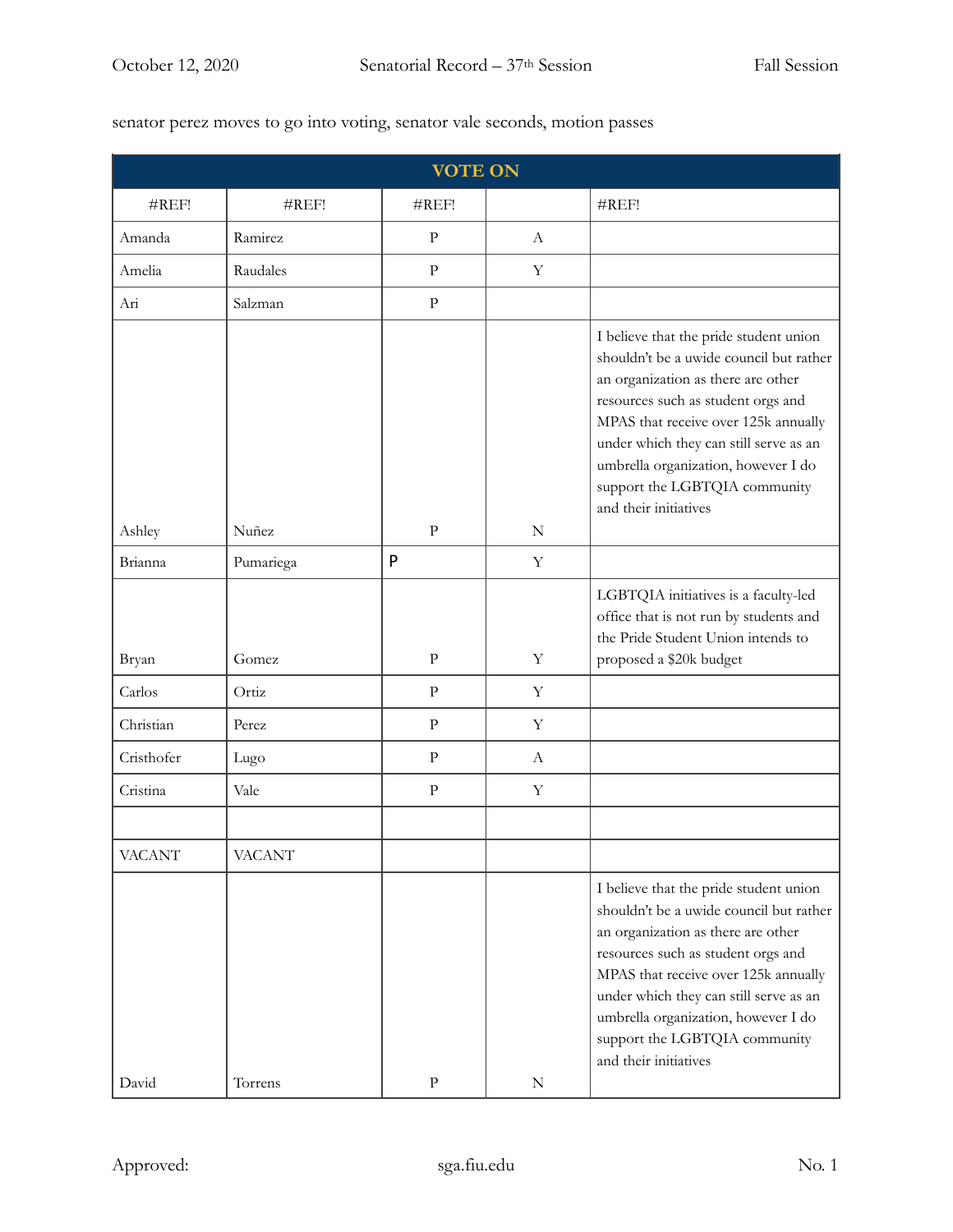| Elisabeth                 | Nylander          | ${\bf p}$                 | $\mathbf Y$       |                   |
|---------------------------|-------------------|---------------------------|-------------------|-------------------|
| #REF!                     | #REF!             | #REF!                     | #REF!             | #REF!             |
| Hiba                      | Khalil            | ${\bf p}$                 | $\mathbf Y$       |                   |
| Isabela                   | Llop              | $\boldsymbol{A}$          |                   |                   |
| Ivette                    | <b>Borges</b>     | ${\bf p}$                 | $\mathbf Y$       |                   |
| James                     | Magee             | $\rm{P}$                  | $\mathbf Y$       |                   |
| Janelle                   | Fraga             | ${\bf p}$                 | $\mathbf Y$       |                   |
| Jocelyn                   | Correa            | $\rm{P}$                  | $\mathbf Y$       |                   |
| Jordan Morejon            | Castelli          | ${\bf p}$                 | ${\bf N}$         |                   |
| Julio                     | <b>Burgos</b>     | $\rm{P}$                  | $\mathbf N$       |                   |
| Kamila                    | Fernandez         | $\mathbf{A}$              |                   |                   |
| Karla Sofia               | Perez             | $\rm P$                   | $\mathbf Y$       |                   |
| Kristina                  | Kuhdiakova        | $\boldsymbol{\mathrm{A}}$ |                   |                   |
| Marilyn                   | Gonzalez          | $\boldsymbol{\mathrm{A}}$ |                   |                   |
|                           |                   |                           |                   |                   |
| Nicholas                  | Pastrana          | $\rm{P}$                  | ${\bf N}$         |                   |
| Nitya                     | Ramalingam        | $\rm{P}$                  | $\mathbf Y$       |                   |
| Rafael                    | Vasquez           | ${\bf p}$                 | $\mathbf Y$       |                   |
| Salma                     | Atassi            | ${\bf p}$                 | $\mathbf Y$       |                   |
| Sandro                    | Alvarez           | ${\bf p}$                 | ${\bf N}$         |                   |
| Sergio                    | Reyes             | ${\bf P}$                 |                   |                   |
| Shahnawaz                 | Rafi              | ${\bf p}$                 | ${\bf N}$         |                   |
| $\#\mathrm{REF}!$         | $\#\mathrm{REF}!$ | $\#\mathrm{REF}!$         | $\#\mathrm{REF}!$ | $\#\mathrm{REF}!$ |
| <b>QUORUM ESTABLISHED</b> |                   | <b>YAY</b>                | 20                |                   |
|                           |                   | <b>NAY</b>                | $\bf 8$           | <b>PASS</b>       |
|                           |                   | <b>ABSTAIN</b>            | $\overline{2}$    |                   |

resolution passes.

senator vale moves to enter new business, senator perez seconds, motion passes.

b. SB 3710